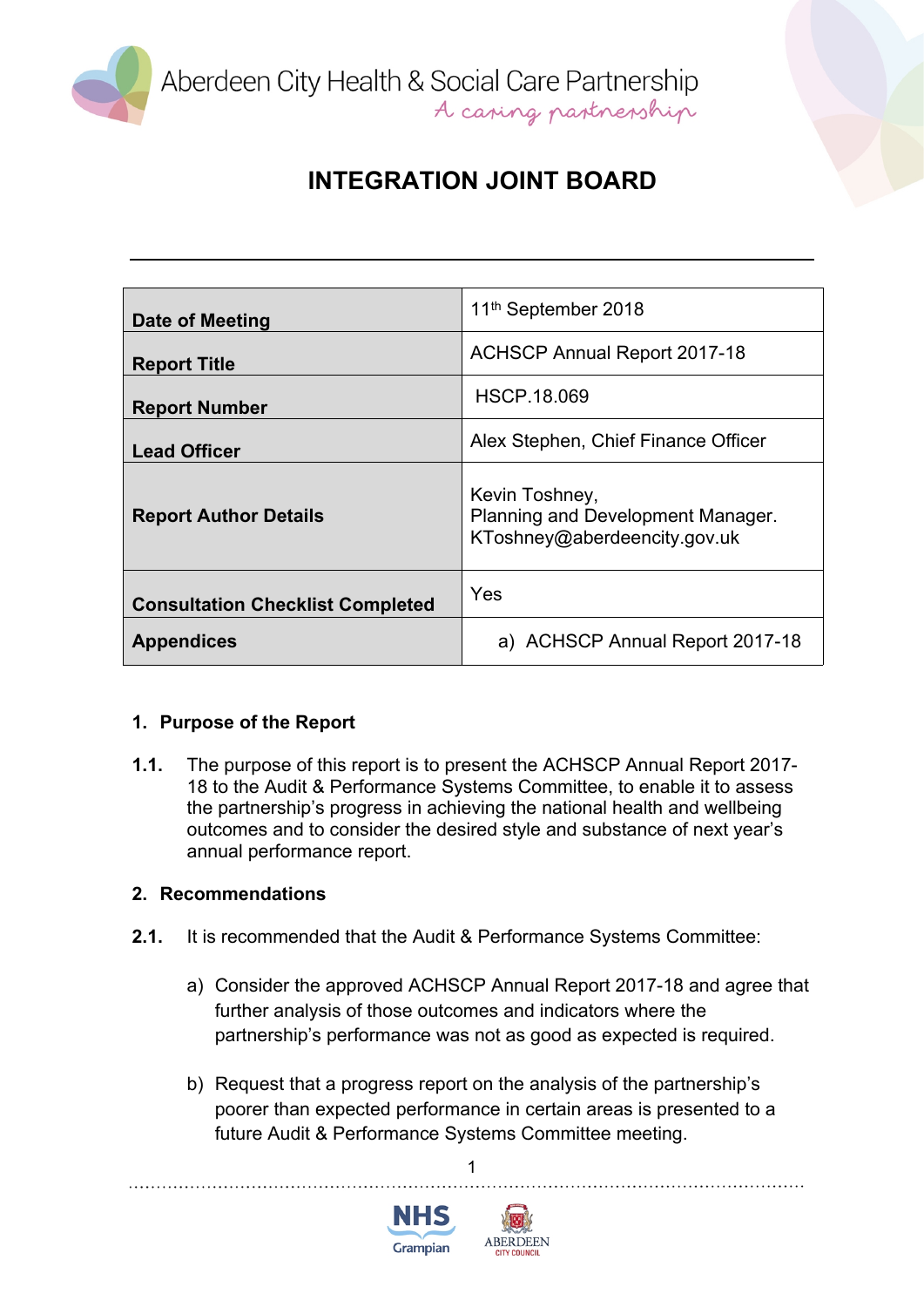

Aberdeen City Health & Social Care Partnership<br>A caping partnership

# **INTEGRATION JOINT BOARD**

c) Outline its presentational preferences for next year's annual performance report.

## **3. Summary of Key Information**

- **3.1.** The Public Bodies (Joint Working) (Scotland) Act 2014 obliges the integration authority (Aberdeen City Health & Social Care Partnership) to prepare a performance report for the previous reporting year.
- **3.2.** This Partnership's three-year Strategic Plan was published on 1<sup>st</sup> April 2016 (integration 'go live' day) and the performance report must outline a description of the extent to which the arrangements set out in the strategic plan have achieved, or contributed to achieving, the national health and wellbeing outcomes.
- **3.3.** Improved personal experiences and outcomes are pivotal to our ambition to be recognised as a high performing partnership which is delivering good quality, person centred services. A key element of the report shows the partnership's progress in that respect through an assessment of its performance in relation to the national health and wellbeing outcomes and their associated core indicators and also the local indicators that are aligned with the Caring, Safe, Responsive, Effective and Well-Led themes.
- **3.4.** There is reasonable satisfaction with the progress made by the partnership to date. There has been good performance in areas such as emergency admissions, emergency bed days, the number of days people spend in hospital when are ready to be discharged and the % of care services which are graded 'good' or better.
- **3.5.** It is noted however that the partnership's poorer than expected performance in some areas such as readmissions to hospital within 28 days, carers' experiences of having a say and feeling supported themselves, life expectancy and premature mortality needs further analysis and explanation

 $\mathfrak{p}$ 



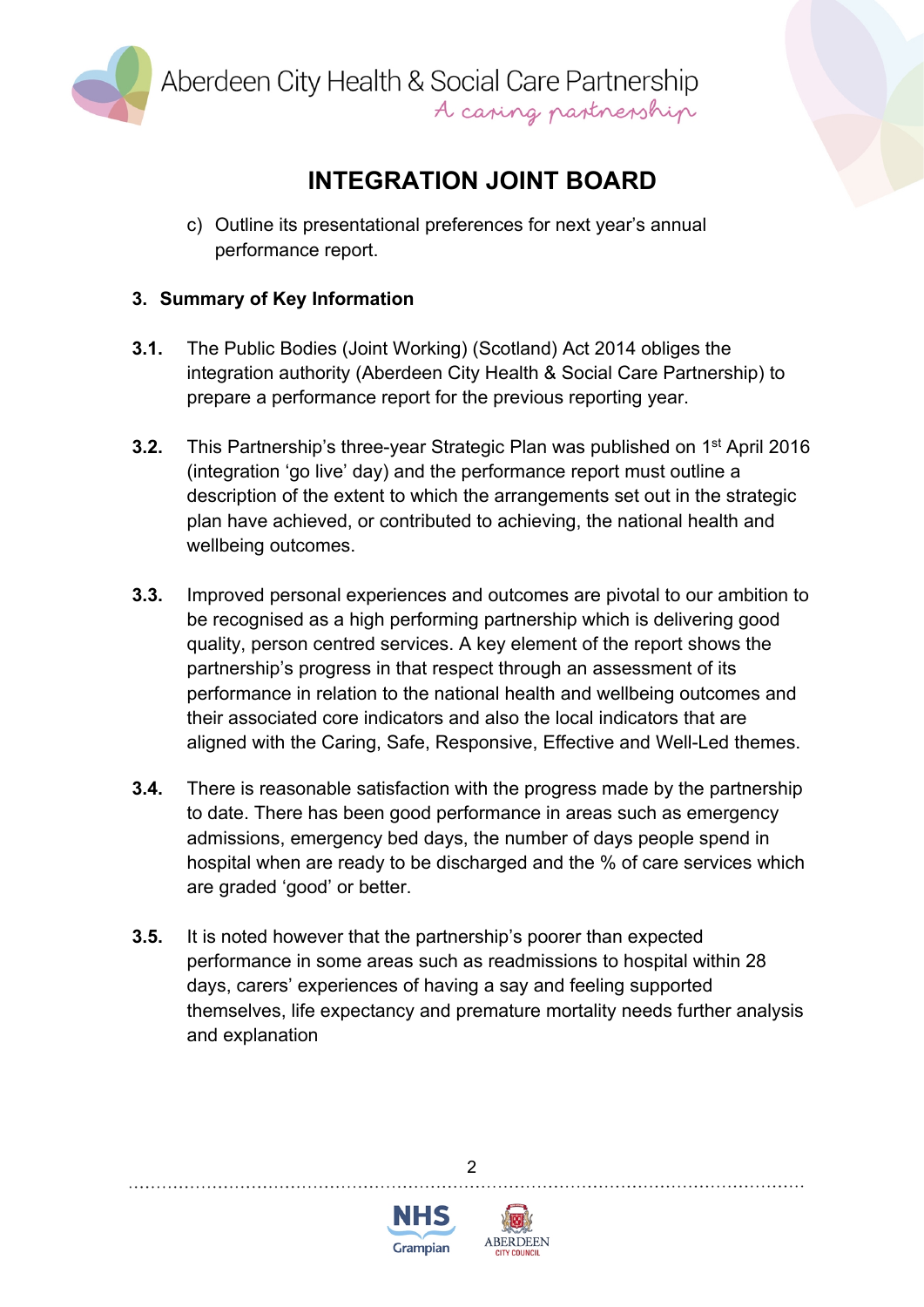

Aberdeen City Health & Social Care Partnership<br>A caping partnership

# **INTEGRATION JOINT BOARD**

- **3.6.** This report includes an overview of the total amount of money spent in the reporting year and the proportion of spend broken down by the various services to which the money was allocated. This information is taken from the partnership's audited accounts for 2017-18 prepared by the Chief Finance Officer.
- **3.7.** Neither the legislation or accompanying guidance prescribes a specific template to be used for the annual performance report. Each partnership has the opportunity to design its own format to best explain and illustrate its performance against the national outcomes and its narrative for the year. It is expected though, that as a public document the annual performance report will be placed on the partnership's website and made as accessible to as wide a readership as possible.
- **3.8.** Given the above, there is an opportunity for the Audit & Systems Committee to outline what changes in the format of next year's annual performance report it wishes to see implemented.
- **3.9.** The Aberdeen City Health & Social Care Partnership's annual performance report for 2017/18 is set out in Appendix A. This was approved by the IJB at its meeting on the 28<sup>th</sup> of August 2018.
- **3.10.** The IJB has requested that any progress report submitted to the Audit & Performance Systems Committee in respect of further analysis into the poorer than expected performance in certain areas is subsequently presented to them for their consideration also.

## **4. Implications for IJB**

**4.1.**Equalities.

There are no direct equalities implications arising from the recommendations of this report.

3

**4.2.**Fairer Scotland Duty